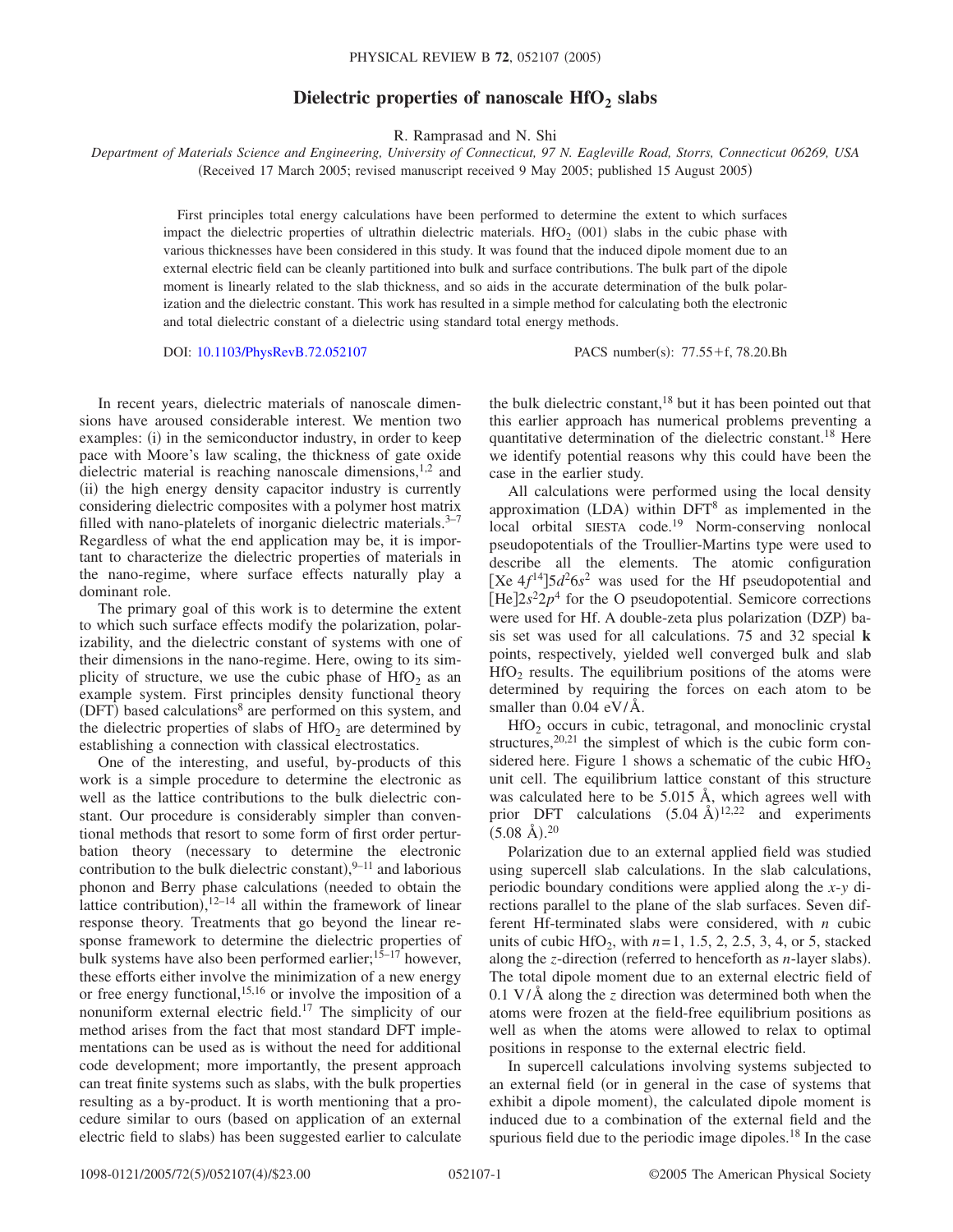

FIG. 1. Structure of the cubic  $HfO<sub>2</sub>$  unit cell, with a being the lattice constant. White and black spheres represent O and Hf atoms, respectively. Hf atoms are at the face center sites of an external cube and O atoms at the simple cubic sites of an internal cube.

of slabs, one way of correcting this is by including a term in the Kohn-Sham Hamiltonian representing an additional artificial field that exactly cancels the field due to the image dipole layers.18 This way, the image correction is included in a self-consistent manner, and the true dipole moment of an isolated slab results.

A second alternative to determining the true dipole moment per unit area,  $m_0$ , of an isolated slab (adopted in this work) is to perform the following procedure outside the DFT calculation, with the uncorrected DFT dipole moment per unit area, *m*, as the starting point. Assume that the *polarizability* per unit area of the slab is  $\alpha$ . The dipole moment *m* is related to the *local* field, *Eloc*, by

$$
m = \alpha E_{loc} = \alpha [E_{ext} + m/(L\varepsilon_0)], \qquad (1)
$$

where *L* is the supercell height perpendicular to the slab surface. In the above equation, the local field is written as a sum of the applied field,  $E_{ext}$  and the field due to the image dipole layers. Recognizing that the true dipole moment per unit area of an isolated slab is given by  $\alpha E_{ext}$ , we have (after rearranging terms in the above equation)

$$
\frac{1}{m} = \frac{1}{m_0} - \left(\frac{1}{\varepsilon_0 E_{ext}}\right) \frac{1}{L}.
$$
 (2)

Thus the intercept from a plot of the calculated 1/*m* versus 1/*L* will yield the true field induced dipole moment per unit area of an isolated slab. Figure 2 shows a plot of 1/*m* versus  $1/L$  for various values of the HfO<sub>2</sub> slab thicknesses, in the presence of an external field of 0.1 V/Å along the slab normal. The atoms were frozen at their field-free positions and were thus not allowed to relax in response to the applied field. The slopes from these plots turn out to be 112.9, 113.4, and  $113.6 \text{ C/m}^2$ , respectively, for the 1-, 2-, and 3-layer slabs, which compare extremely well with the expected value of 112.9 C/m<sup>2</sup> [calculated as  $1/(\varepsilon_0 E_{ext})$ ], indicating the veracity of Eq.  $(2)$ . The intercepts of these plots yield  $m_0$  for various slab thicknesses. A similar procedure was adopted to



FIG. 2. Dependence of the uncorrected dipole moment of  $HfO<sub>2</sub>$ slabs induced by an external electric field of  $0.1 \text{ V/A}$  on the supercell height perpendicular to the slab surface.

obtain  $m_0$  for all the other cases. Table I lists the calculated field induced dipole moment per unit area for all  $HfO<sub>2</sub>$  slabs considered here.

Figure 3 shows a plot of  $m_0$  versus the slab thickness, both when the atoms were frozen at their field-free positions and when they are allowed to relax to their equilibrium positions. Interestingly, straight line relationships were obtained even for the extremely thin slabs considered here, which can be written as

$$
m_0(t) = m_{surf} + \frac{\partial m_0(t)}{\partial t}t,\tag{3}
$$

where  $t$  is the thickness of the slab, and  $m_{surf}$  is the intercept in the  $m_0$  axis. It can thus be seen that the total field induced dipole moment can be partitioned into two parts: one that is independent of the thickness of the slab, viz., the intercept  $m<sub>surf</sub>$ , and so is purely a property of the slab surfaces, and a second part, viz.,  $m_{bulk} = t \partial m_0 / \partial t$ , that scales linearly with the slab thickness, indicating that this is a bulk contribution to  $m_0$ . The slope,  $\partial m_0 / \partial t$ , is therefore the true bulk polarization, *Pbulk*. In general, *Pbulk* includes both the spontaneous and

TABLE I. The induced dipole moment per unit area of isolated HfO<sub>2</sub> slabs,  $m_0$ , due to an external electric field of 0.1 V/Å along the slab surface normal. Atoms were either held fixed at their fieldfree positions or were allowed to relax to their equilibrium positions in response to the external electric field. Slab thickness is in Å, and  $m_0$  is in 10<sup>-12</sup> C/m.

| Slab thickness, t | $m_0$ (unrelaxed) | $m_0$ (relaxed) |
|-------------------|-------------------|-----------------|
| 5.0150            | 6.745             | 6.759           |
| 7.5225            | 8.509             | 8.907           |
| 10.0300           | 10.29             | 11.05           |
| 12.5375           | 12.21             | 13.20           |
| 15.0450           | 14.12             | 15.40           |
| 20.0600           | 17.99             | 19.76           |
| 25.0750           | 21.65             | 23.90           |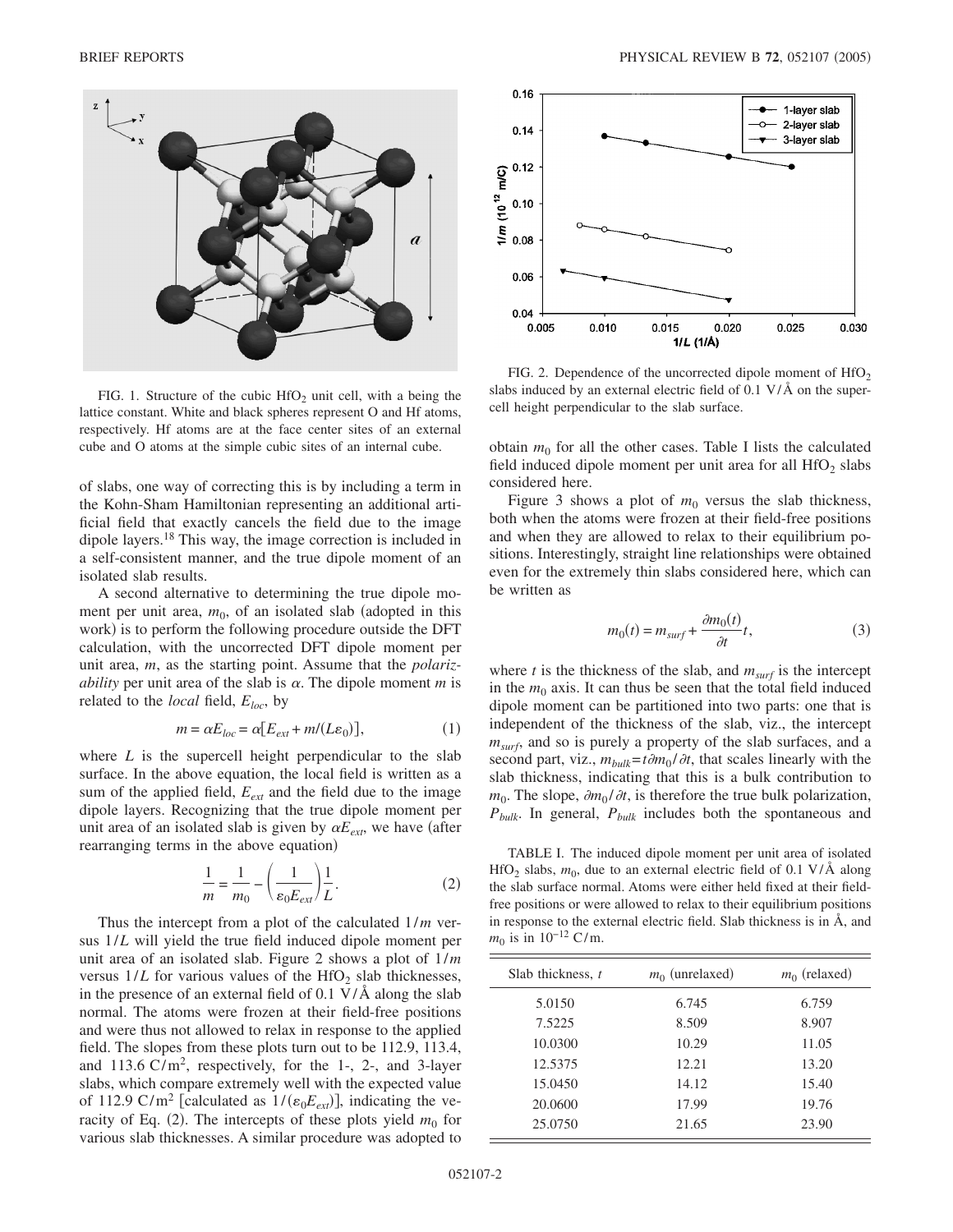

FIG. 3. Dependence of the total dipole moment of an isolated  $HfO<sub>2</sub>$  slab on the slab thickness.

electric field induced polarizations, although in the case of cubic  $HfO<sub>2</sub>$ , it includes just the latter as the former does not exist. Such a partitioning of the dipole moment into surface and bulk contributions is reminiscent of a similar partitioning of the work function discussed elsewhere.<sup>23</sup> It is quite surprising that  $P_{bulk}$  can be recovered even from extremely thin slabs; whether this is unique to cubic  $HfO<sub>2</sub>$  or is universally prevalent in other dielectrics is currently being investigated.

It can be seen from the values of  $m_{surf}$  and  $P_{bulk}$  listed in Table II that the surface contribution to the dipole moment can be quite significant especially for the extremely thin (001) films of cubic  $HfO<sub>2</sub>$  considered in this work. In general, the ratio of the surface to bulk contributions to the dipole moment is given by 3.9/*t* and 2.9/*t*, respectively, for the unrelaxed and relaxed cases, with the thickness *t* of the slabs in Å. Thus, even for  $HfO<sub>2</sub>$  slabs that are about 40 Å, the surface contribution to the total dipole moment can be 7–10%. This is an important result with implications for both the applications mentioned at the outset of this Brief Report: (i) in the gate stack area, the surface dipole moment determines several important interface properties such as band offsets, Fermi level pinning at the interface, etc., and (ii) in situations involving composites with nano-particle or nanoplatelet dielectrics embedded in a host matrix, the polarizability,  $\alpha$ [= $m_0(t)/E_{ext}$ ], of each individual particle is an important parameter in determining the overall dielectric

TABLE II. Surface and bulk dielectric properties of  $HfO<sub>2</sub>$  slabs.  $m<sub>surf</sub>$  and  $P<sub>bulk</sub>$  are the intercept and slope, respectively, from Fig. 3, and are induced due to an external electric field of 0.1 V/Å, applied perpendicular to the slab surfaces. *msurf* is in 10−12 C/m, *Pbulk* is in  $10^{-3}$  C/m, and *t* is in Å,  $\varepsilon$  is the dielectric constant.

|                                        | Unrelaxed   | Relaxed       |
|----------------------------------------|-------------|---------------|
| $m_{surf}$                             | 2.88        | 2.47          |
| $P_{bulk}$                             | 7.48        | 8.56          |
| $m_{surf}/m_{bulk}$                    | 3.85/t      | 2.88/t        |
| ε                                      | 6.4         | 30.4          |
| $\varepsilon$ (previous work, Ref. 12) | $\approx$ 5 | $\approx$ 2.9 |

response of the composite. While bonding of the surface atoms to other species—such as metal or semiconductor electrodes, or the host material if the dielectric is used in a composite—will to some extent mitigate or enhance the surface contribution, this analysis underlines the importance of this factor.

The calculated bulk polarization can be used to determine the dielectric constant,  $\varepsilon$  (also listed in Table II) using

$$
\varepsilon = \frac{\varepsilon_0 E_{ext}}{\varepsilon_0 E_{ext} - P_{bulk}},\tag{4}
$$

where  $\varepsilon_0$  and  $E_{ext}$  are the permittivity of free space and the external electric field, respectively. Using  $P_{bulk}$  corresponding to the situation when the atoms were frozen at the fieldfree position would result in the electronic (or optical) part of the dielectric constant, whereas using  $P_{bulk}$  obtained by allowing the atoms to relax to their field induced equilibrium positions would yield the total dielectric constant.

The calculated electronic and total dielectric constants using this method are 6.4 and 30.4, respectively, both of which compare well with prior results. For instance, the electronic part of the dielectric constant determined experimentally as well as calculated earlier using specialized linear response techniques for a general class of dielectrics similar to  $HfO<sub>2</sub>$ (although not specifically for cubic  $HfO_2$ ) is about 5.<sup>9–13</sup> The lattice part of the dielectric constant has been calculated earlier for the specific case of cubic  $HfO<sub>2</sub>$ , using another specialized linear response theory (that entails the determination of the phonon frequencies<sup>12,13</sup> and Born effective charge  $tensors,$ <sup>12–14</sup> both of which are nontrivial computations, in general), and turns out to be  $23.9$ ,  $12$  implying a total dielectric constant of about  $29$  [note that our calculation yields the lattice contribution to the dielectric constant as 24 (30.4) -6.4), in excellent agreement with the prior calculation].

The advantages of the approach presented here to calculate the dielectric constant include its simplicity (as it involves using standard DFT methods), and the intuitive connection it affords to the conventional classical electrostatic concepts of polarization and dielectric constant. A similar approach (of using slab calculations to determine dielectric properties) has been suggested earlier.<sup>18</sup> In this earlier work, the polarization due to an applied field was calculated as the ratio of the dipole moment per unit area to a suitably defined height of the slab, i.e., as  $m_0/t'$ , where  $t'$  was defined as the distance between the centers of gravity of the screening charge at the top and bottom surfaces of the slab.<sup>18</sup> Presumably, *t* should be reasonably close to the thickness of the slab *t* (defined as the distance between the top and bottom most atoms), especially for thick enough slabs. Regardless of what definition is used for *t'*, one ends up including a term proportional to surface dipole moment density,  $m<sub>surf</sub>$ , in the calculated polarization. This can be seen from Eq.  $(3)$ ; defining an effective polarization,  $P_{eff}$  as  $m_0/t$ , we have

$$
P_{\text{eff}}(t) = m_0(t)/t = m_{\text{surf}}/t + P_{\text{bulk}}.\tag{5}
$$

Thus for thick enough slabs,  $P_{\text{eff}}$  does in fact reduce to  $P_{\text{bulk}}$ . However, the dielectric constant is very sensitive to the value of the polarization, and so small errors introduced due to the